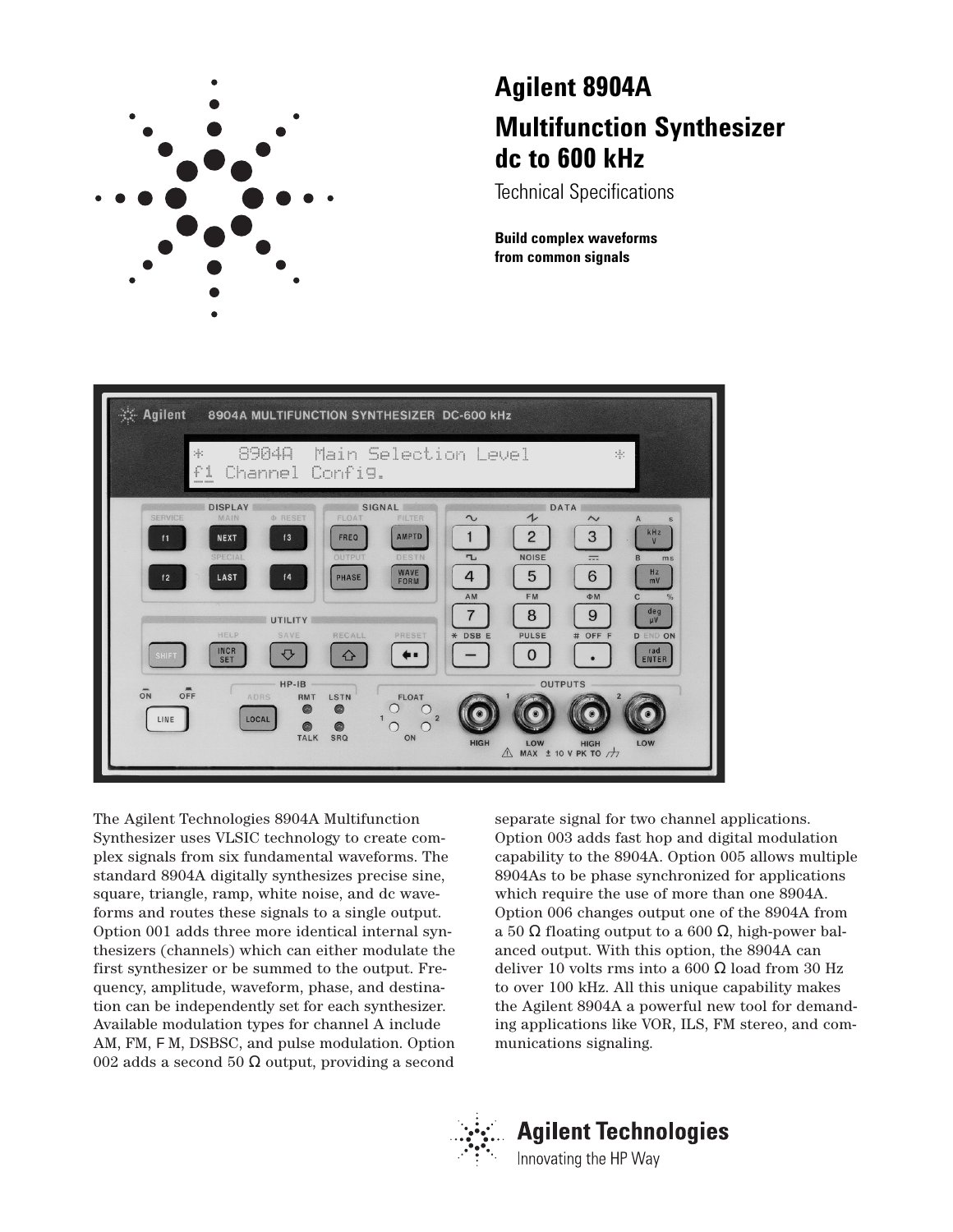# **AGILENT 8904A SPECIFICATIONS**

*Specifications describe the instruments' warranted performance (<50* Ω *output only unless noted) for automatic operation. Mathematically derived characteristics denote parameters which can be derived from specifications and knowledge of the digital generation methods used in the 8904A. Supplemental characteristics are intended to provide information useful in applying the instrument by giving typical, but not warranted, performance parameters. These are noted as "typical," "normal," or "approximate."*

#### **Frequency**

#### **Range**:

Sine wave: 0 Hz to 600 kHz Square, triangle, ramp: 0 Hz to 50 kHz **Resolution:** 0.1 Hz **Accuracy:** Internal 10 MHz timebase: ±50 ppm External 10 MHz timebase: Same as accuracy and stability of external timebase

## **AC amplitude (sinewave)**

**Range:** 0 to 10  $V_{p-p}$  into a 50  $\Omega$  load **Resolution**:  $3^{1}/2$  digits **Accuracy (Amplitude >40 mV<sub>p-p</sub> into 50 Ω):** 1%, 0.1 Hz to 100 kHz 3%, 100 kHz to 600 kHz **Flatness (Amplitude >630 mV<sub>p-p</sub> into 50**  $\Omega$ **):** ±0.1% (±0.009 dB), 0.1 Hz to 100 kHz ±1.0% (±0.09 dB), 100 kHz to 600 kHz

## **Spectral Purity (sine wave)**

**THD+N (Including spurs, amplitude >50 mV rms into 50** Ω**):** –63 dBc rms (0.07%), 20 Hz to 7.5 kHz, 30 kHz BW –63 dBc rms (0.07%), 7.5 kHz to 20 kHz, 80 kHz BW –55 dBc rms (0.18%), 20 kHz to 100 kHz, 750 kHz BW

#### **Phase (sine wave)**

**Range:** 0 to 359.9° **Resolution:** 0.1° or 0.001 radians **Increment Accuracy (Relative to 0° for a fixed frequency):** ±0.05°, 0.1 Hz to 100 kHz

#### **DC Amplitude**

**Range:** 0 to ±10 V open circuit **Resolution:** Three and a half digits **Accuracy:** ±20 mV or ±2.1%, whichever is greater

## **Gaussian Noise**

**Spectral Characteristic:** Equal energy per unit bandwidth ("white") **Amplitude Range:** 0 to 10  $V_{p-p}$  into a 50  $\Omega$  load<sup>1</sup> **Resolution:** Three and a half digits

## **Mathematically Derived Characteristics**

*Noise Flatness (Amplitude >100 mV<sub>p-p</sub> into 50 Ω): ±0.5 dB, 0.1 Hz to 100 kHz ±1.0 dB, 100 kHz to 600 kHz*

## *Supplemental Characteristics*

*Number of Outputs: One standard; two with Option 002 Number of Internal Channels: One standard, two with Option 002; four with Option 001 Standard Waveforms: Sine, square, triangle, ramp, dc, and Gaussian white noise AC Amplitude Accuracy: Typically: Square wave: <3% at 20 kHz Triangle: <4% at 20 kHz Gaussian white noise: <5% Ramp: <7% at 20 kHz Square Wave Rise-time/Fall-time: Typically <2.5 µs Spurious (Typically the higher of):*  $-50$  *dBc or 500*  $\mu$ *V<sub>p-p</sub>, 100 kHz to 600 kHz, 20 MHz BW Noise Crest Factor: Typically >4.4 Switching Speed (via GPIB): Typically <25 ms*

*Typical THD+Noise in 80 kHz measurement BW (above 20 kHz, in a 750 kHz measurement BW) at 5 Vp-p into a 50* Ω *load*



#### *Typical level flatness (1 kHz reference) at 5 V<sub>p-p</sub> into a 50* Ω *load*



1. Noise Voltage /  $\sqrt{\text{Hz}} \approx \frac{1 \text{ cm} \cdot \text{cm} \cdot \text{cm} \cdot \text{cm} \cdot \text{cm}}{\text{(Crest Factor)} \times 2 \times \sqrt{\text{Bandwidth}}}$ Peak Voltage  $\text{v} \propto \frac{\text{Vpk}}{(4.4) \times (2) \times \sqrt{745 \text{ kHz}}}.$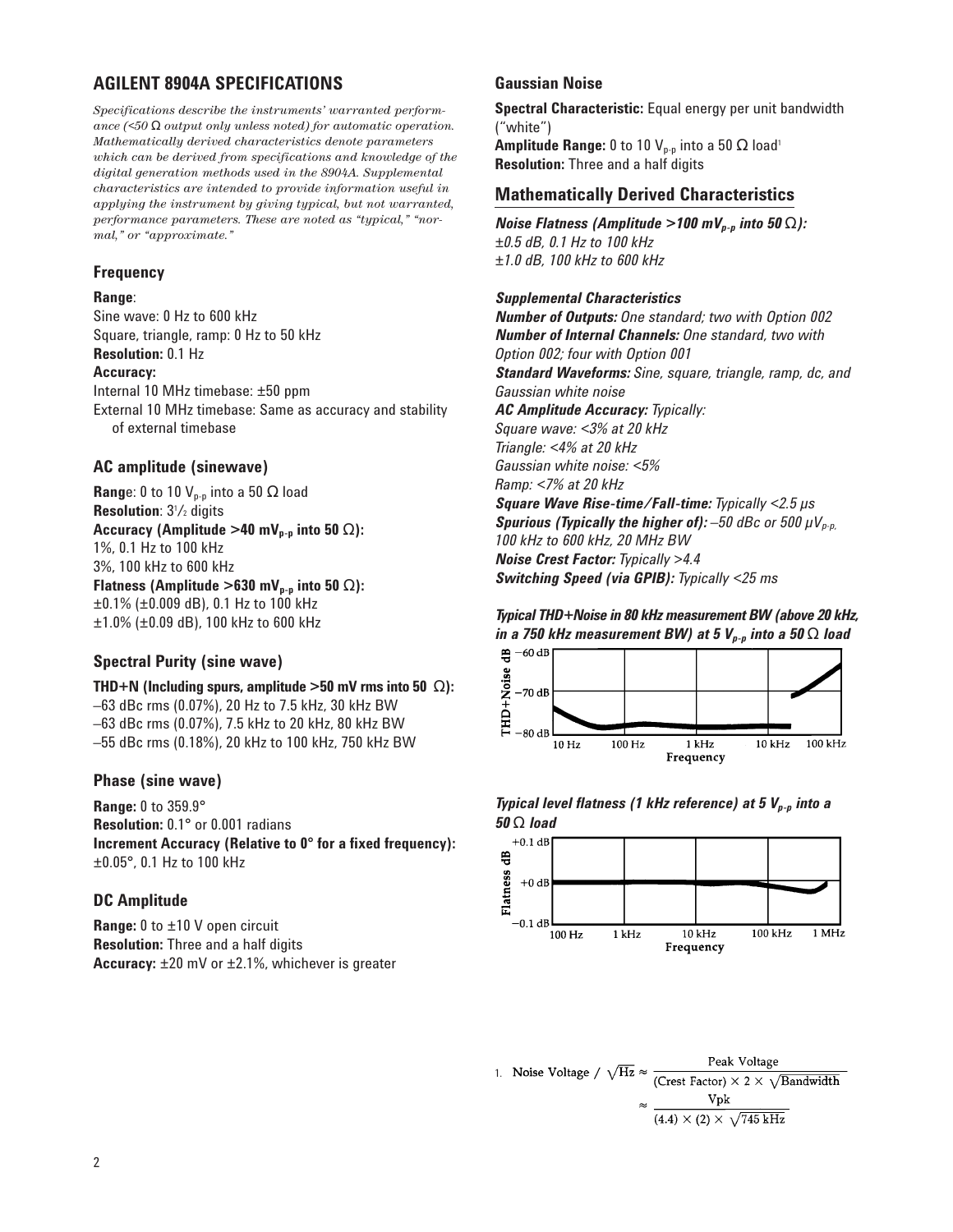*Typical SSB phase noise at 500 kHz*



#### **OPTION 001 SPECIFICATIONS**

**(50** Ω **outputs only)**

#### **Modulation**

Modulation for channel A ONLY, and specified for sinewave carrier and modulation. Internal channels B, C, and D can be used to either collectively modulate channel A with one modulation type, or can provide simultaneous modulation of channel A with any of the available modulation types. External modulation is NOT possible.

#### **Amplitude Modulation (with Option 001)**

**Rate:** 0 Hz to 600 kHz **Depth Range:** 0% to 100% of carrier amplitude **Resolution:** 0.1% of carrier amplitude

## **Frequency Modulation (with Option 001)**

**Rate:** 0 Hz to 600 kHz **Deviation Range:** 0 Hz up to 600 kHz; however  $F_{\text{carrier}} + F_{\text{deviation}} \leq 600 \text{ kHz}$ **Resolution:** 0.1 Hz or 3<sup>1</sup>/<sub>2</sub> digits, whichever is less

## **Phase Modulation (with Option 001)**

**Rate:** 0 Hz to 600 kHz **Range:** 0° up to 179.9° per channel, however:

$$
F_{\text{carrier}} + \left\{ \frac{(F_{\text{mod}} \times \text{Dev}^{\mathsf{o}})}{57.3} \right\} \le 600 \text{ kHz}
$$

**Resolution:** 0.1° or 0.001 radians

## **Pulse or DSBSC Modulation (with Option 001)**

**Rate:** 0 Hz to 50 kHz (up 600 kHz for DSBSC)

## **Summation (with Option 001)**

**Two, Three, or Four Channels** may be summed into a single output. Two or three channels may be summed for modulation of channel A. All combinations of channels are acceptable, EXCEPT FOR: {A+C and B+D} or {A+D and B+C} at the same time.

**Channel-to-Channel Phase Accuracy (Equal amplitude, sinewave signals summed into one output):** +0.1 degrees or 30 ns, 0.1 Hz to 100 kHz, whichever is greater

## **Mathematically Derived Characteristics**

**AM Accuracy (The higher of):** ±0.024% AM or ±0.20% of setting, up to 20 kHz modulation rate and 100 kHz carrier, 1% to 99% depth

**FM Accuracy (The higher of):** ±0.1 Hz or ±0.28% of setting, up to 20 kHz modulation rate, 20 kHz deviation, and where  $F_{\text{carrier}} + F_{\text{deviation}} \leq 100$  kHz

F **M Accuracy (The higher of):** ±0.1° or ±0.28% of setting, up to 20 kHz modulation rate, where:

$$
\left\{ \frac{(F_{\text{mod}} \times \text{Dev}^{\circ})}{57.3} \right\} \le 20 \text{ kHz, and}
$$
\n
$$
F_{\text{carrier}} + \left\{ \frac{(F_{\text{mod}} \times \text{Dev}^{\circ})}{57.3} \right\} \le 600 \text{ kHz}
$$

**DSBSC Peak Envelope Accuracy:** Same as amplitude accuracy, up to 20 kHz modulation rate

**Phase Accuracy when One Channel is used to Modulate Channel A (sinewave):** ±0.15° or 30 ns, whichever is greater, 0.1 Hz to 100 kHz frequency

#### *Supplemental Characteristics*

*VOR Bearing Accuracy: Typically ±0.05° AM Accuracy (At a 1 kHz rate and 600 kHz carrier): Typically <±0.2% FM Accuracy (At a 1 kHz rate, 20 kHz deviation, and 600 kHz carrier): Typically <±0.2% of setting Pulse Modulation Level Accuracy: Typically 5% up to 20*

*kHz pulse rate DSBSC Carrier Suppression: Typically >72 dB* 

*Intermodulation (Two equal signals summed into one output): Typically:* 

*<–70 dBc, for frequencies up to 100 kHz*

*<–60 dBc, for frequencies 100 to 600 kHz*

*Specifications for level accuracy, modulation accuracy, and spectral purity are all referenced to the peak of the composite signal less 3 dB. When signals are summed the specification for each individual signal is degraded by its amplitude relative to the peak of the composite signal.*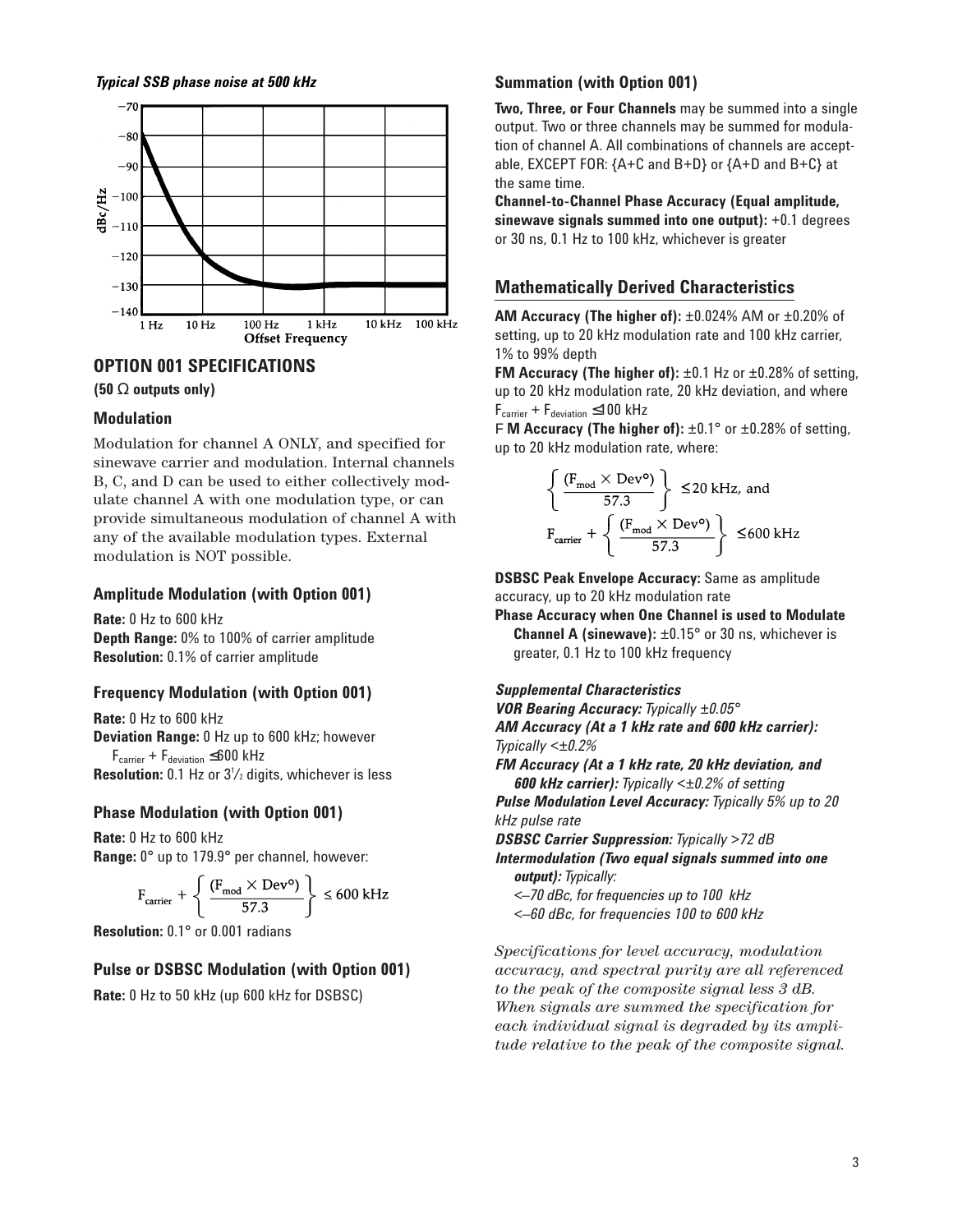## **FM Stereo Mode (with Option 001)**

**Test Signal Modes:** Left = Right, Left = – Right, Left only, and Right only

**Test Tone Frequency Range:** 20 Hz to 15 kHz **Composite Signal Level:** Up to 10 V<sub>p-p</sub> into 50  $\Omega$ **Pilot Tone Level:** 0% to 100% of composite level **Pilot Tone Level Resolution:** 0.1% of composite level **Pilot Tone Frequency Range:** 0.1 Hz to 600 kHz (default frequency 19 kHz)

**Pilot Tone Phase Adjustment Range:** 0.0 to 359.9° **Subcarrier Frequency Range:** 0.1 Hz to 600 kHz (default frequency 38 kHz)

**Pre-emphasis:** 25 µsec, 50 µsec, and 75 µsec

#### *Supplemental Characteristics FM Stereo Multiplex Separation:*

*L-R: Typically >65 dB, audio frequency 20 Hz to 15 kHz M-S: Typically >70 dB, audio frequency 20 Hz to 15 kHz Multiplex Subcarrier Suppression: Typically >70 dB*

## **Tone Sequence (with Option 001)**

**Number of Different Frequencies:** 16 user definable tones each with an individual on time and off time **On-time Duration:** 0 ms, 0.80 ms to 655.35 ms **Off-time Duration:** 0 ms, 0.80 ms to 655.35 ms (zero off time *and* zero on time NOT allowed) **Timing Resolution:** 0.01 ms (10 µs) **Timing Accuracy:**  $\pm 0.02$  ms ( $+20 \mu s$ ) **Sequence Length:** 750 tones, user definable from front panel or GPIB programmable

## **DTMF Sequence (with Option 001)**

**Number of Tone Pairs:** 16 standard DTMF tone pairs (0-9, A-D, #, \*). Frequencies per Bell Technical Reference Publication 48005. **On-time Duration:** 0 ms, 1.00 to 655.35 ms **Off-time Duration:** 0 ms, 1.00 to 655.35 ms (zero off time *and* zero on time NOT allowed) **Timing Resolution:** 0.01 ms (10 µs) **Timing Accuracy:** ±1 ms **Sequence Length:** 750 DTMF tones, user definable from front panel or GPIB programmable

## **Digital Sequence (with Option 001)**

**User Definable:** On level (±10 V open circuit), Off level (±10 V open circuit), and period **Sequence Entry:** Binary, octal, or hexadecimal **Sequence Length:** Up to 3,000 bits **Period Duration:** 0.10 ms to 655.35 ms **Period Resolution:** 0.01 ms (10 µs) **Period Accuracy:** ±0.02 ms (±20 µs)

**Control Modes (Applies to tone, DTMF and digital sequence modes):** Manual sequence (allows stepping through sequence), single sequence, and continuously peat sequence. Sequence can also be triggered by exter nal TTL pulse.

## **Hop Ram Sequence (with Option 001)**

**Number of Different States:** 16 user definable states each with an amplitude, frequency, and phase value **Waveforms:** Sine, square, ramp, triangle, dc, and white Gaussian noise

**Sequence Entry:** Binary, octal, or hexadecimal **Sequence Length:** Up to 3,000 tones in binary mode (two states used), or up to 750 tones in hex mode (all 16 states used)

**Sequence Clock Frequency Range:** 0.1 Hz to 10 kHz **Sequence Clock Frequency Resolution:** 0.1 Hz **Sequence Burst Range:** One repetition up to 127 **Control Modes:** Manual sequence (allows stepping through sequence), burst sequence (1 to 127), and continuously repeat sequence. Sequence can be triggered by external TTL pulse.

## **OPTION 002 SPECIFICATIONS**

**(50** Ω **outputs only)**

**Output 1 to Output 2 Phase Accuracy (Sine waves at the same frequency):** *±0.1 degrees or 30 ns, 0.1 Hz to 100 kHz, whichever is greater*

## *Supplemental Characteristics*

*Output 1 to Output 2 Cross-talk (The higher of): Typically:* 

*–100 dB or 20 µVp-p, 0.1 Hz to 20 kHz –95 dB or 20 µVp-p, 0.1 Hz to 100 kHz –90 dB or 30 µVp-p, 0.1 Hz to 600 kHz*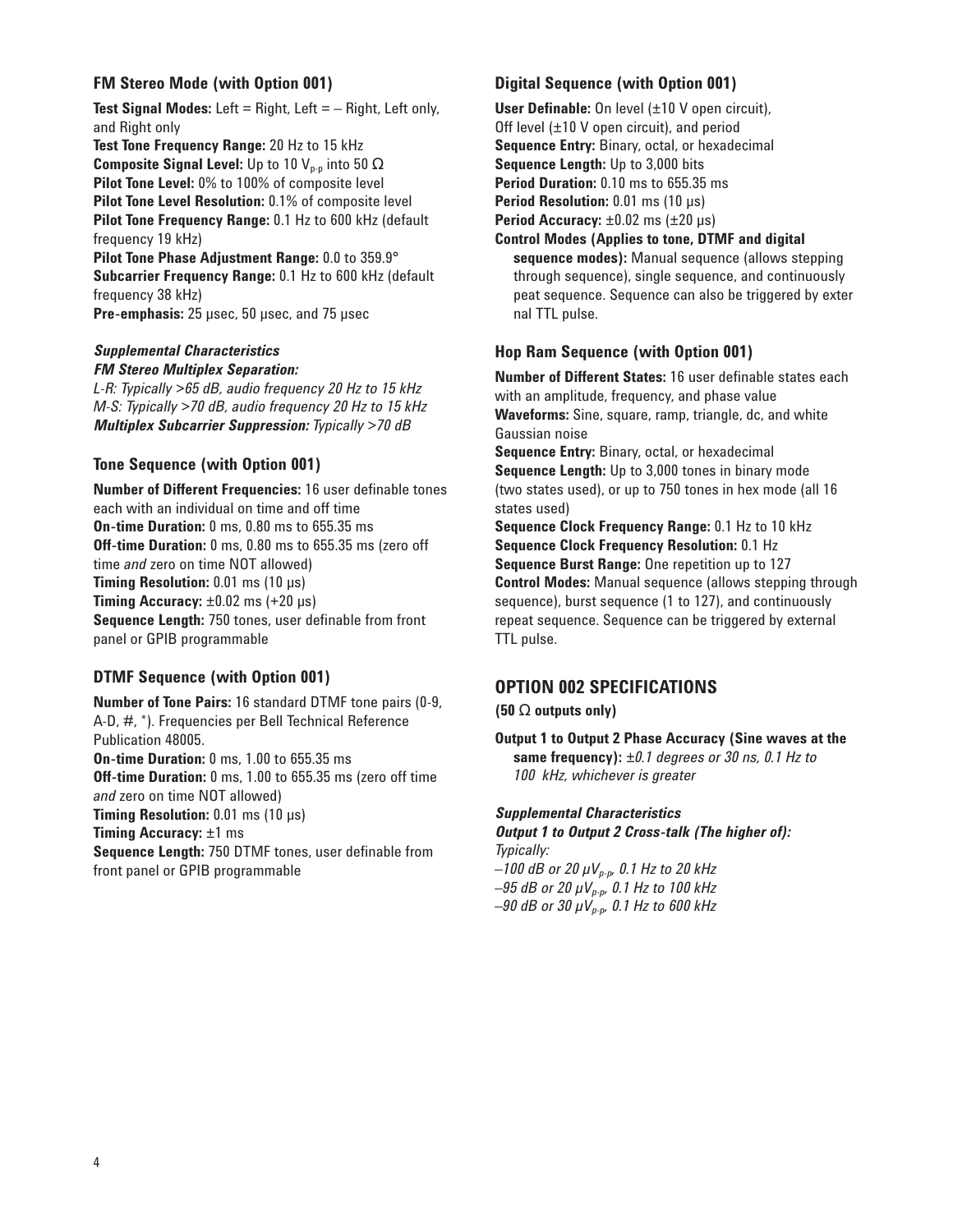## **OPTION 003 SPECIFICATIONS**

#### **(50** Ω **outputs only)**

**Direct Addressing of Channel A:** Up to 16 phasefrequency-amplitude states of channel A may be preset and directly addressed with four TTLcompatible inputs. Timing for fast hopping must be provided by an EXTERNAL source.

**Digital Modulation:** By appropriately setting the 16 direct control registers, the Agilent 8904A may be used as a digital modulator. Examples of signals which can be generated with this technique include FSK or multilevel FM (up to 16 levels), BPSK, QPSK, and QAM.

#### *Supplemental Characteristics Switching Speed:*

*Via Digital Port: Typically <8 µs, <20 µs for full filter settling*

*Via GPIB: Typically <8 ms*

*Maximum Switching Rate (via digital control port): Approximately 400 kHz* 

*Maximum Allowable Address Skew (via digital port): 25 ns for valid results*

## **OPTION 005 SPECIFICATIONS**

#### **(50** Ω **outputs only)**

**Unit to Unit Phase Accuracy:** Additional 30 nsec error, 0.1 Hz to 100 kHz. (Total phase error between units is then the greater of ±0.1° or 60 nsec, 0.1 Hz to 100 kHz.)

**Maximum Number of Synchronized Units:** 8 units using low-loss power splitters (for a total of 16 phase related outputs if all units have Option 002)

#### **Recommended Power Splitters:**

- ≤4 units synchronized: Mini-circuits model ZSC-4-3 or equivalent
- ≤8 units synchronized: Mini-circuits model ZFSC-8-1 or equivalent

#### *Supplemental Characteristics*

*Unit to Unit Phase Accuracy: Typically <15 nsec additional error, 0.1 Hz to 100 kHz (Total typical phase error between units is then the greater of ±0.1 degree or 30 nsec, 0.1 Hz to 100 kHz)*

## **OPTION 006 SPECIFICATIONS**

#### **(Sine wave only)**

All specifications for the standard 50  $\Omega$  8904A are degraded by the accuracy, flatness, and distortion specifications of the Option 006, 600  $\Omega$  transformer coupled output. Because the transformer output was designed for passing sinewaves only, all specifications apply to that waveform. The Option 006 output will not pass digital sequences available with Option 001. In addition, phase accuracy is degraded and therefore not specified for Option 006.

**Output Type:** Fully floating/balanced transformer coupled output

**Usable Output Frequency Range:** 30 Hz to 200 kHz

#### **AC Amplitude (sine wave only)**

**Range:**  Open circuit: 0 to 20 Vrms 600 Ω load: 0 to 10 Vrms 150  $\Omega$  load: 0 to 4 Vrms 50 Ω load: 0 to 1.5 Vrms **Resolution:** 3<sup>1</sup>/<sub>2</sub> digits **Accuracy (amplitude >40 mVrms into a balanced 600** Ω **load):** 6% (0.5 dB) 30 Hz to 20 kHz 12% (1.0 dB) 30 Hz to 100 kHz **Flatness (amplitude >40 mV rms into a balanced 600** Ω **load, 1 kHz reference):** +0.15 dB, –0.15 dB, 30 Hz to 20 kHz +0.15 dB, –0.75 dB, 30 Hz to 100 kHz

#### **Spectral Purity (sine wave only)**

# **THD+N (including spurs, amplitude 140 mVrms to 10 Vrms into a balanced 600** Ω **load):**

–46 dB (0.50%), 30 Hz to 300 Hz, 30 kHz BW, amplitude <1 V<sub>rms</sub> into a balanced 600 Ω load

- –60 dB (0.10%), 300 Hz to 7.5 kHz, 30 kHz BW
- –63 dB (0.07%), 7.5 kHz to 20 kHz, 80 kHz BW
- –55 dB (0.18%), 20 kHz to 100 kHz, 750 kHz BW

#### *Supplemental Characteristics*

*Balance: Typically >40 dB, 30 Hz to 50 kHz* 

*Output Impedance: Nominally 600* Ω *at 1 kHz* 

*Flatness (amplitude >40 mV rms into a balanced 600* Ω

- *load, 1 kHz reference): +0.15 dB, –4.0 dB, 30 Hz to 200 kHz*
- *THD+N (including spurs, amplitude 140 mVrms to 1 Vrms into a balanced 600* Ω *load): <–50 dB (0.32%), 30 Hz to 300 Hz, 30 kHz BW*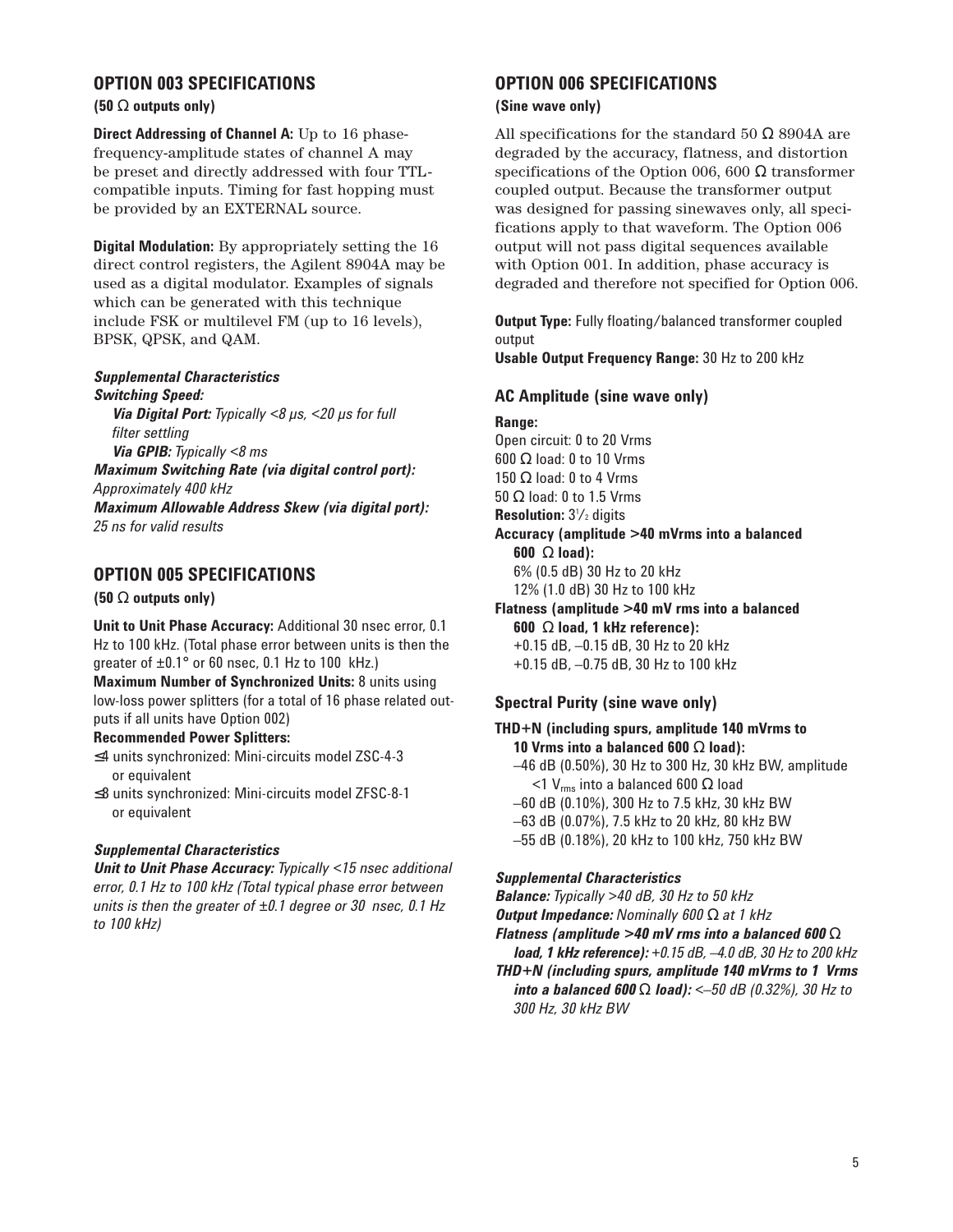## **GENERAL**

**Store Recall:** 35 nonvolatile

**Output Type:** Floating or grounded, GPIB programmable. Maximum float voltage (signal + float): 10 V peak maximum from high or low side to chassis ground.

**Zero-crossing Outputs (Available in channel configuration mode only)**: For each channel, a TTL-compatible zero-crossing output and polarity output are provided. The zero-crossing output pulses high for approximately 600 ns each time the channel phase goes through 0 or 180°. The polarity output is high for phases of 0 to 180°s, low for 180 to 360°. These outputs do not reflect any user-specified phase offsets.

**External Timebase Input:** 10 MHz accepted at a nominal level of 0.1 to 5 V peak, automatic switching.

**Timebase Output:** Output level >0 dBm (0.3 V peak) into a 50  $\Omega$  load. Output signal will be the internal timebase unless an external timebase is connected to the external timebase input. When an external timebase is connected, it will be routed to the timebase output connector.

#### **Temperature:**

Operating: 0° C to 50° C Storage: –20° C to 70° C **Humidity Range:** 95% RH, 0° C to 40° C **Remote Operation:** GPIB. A11 functions except the line switch are remotely controllable **GPIB Compatibility:** SH1, AH1, T6, TEO, L4, LEO, SR1, RL1,

PP1, DC1, DTO, CO

**Power:** 100/120 V (±10%); 48 to 440 Hz

220/240 V (±10%); 48 to 66 Hz. 80 VA maximum **Weight:** Net 5.9 kg (12.8 lb.); Shipping 13 kg ( 28.6 lb.) **Dimensions:** 133 mm H x 213 mm W x 513 mm D

(5.25 x 8.36 x 20.2 inches)

**System II Size:**  $5\frac{1}{4}$  H x  $5\frac{1}{2}$  W x 20 D

**EMI:** Meets conducted and radiated interference of VDE 0871/6.78 class B (radiated at 10 meters). Meets MIL 461B conducted (CE03) and radiated (RE02) interference.

#### *Supplemental Characteristics*

*Output Impedance: Typically 50* Ω *±3%, 0.1 Hz to 600 kHz*

## **AGILENT 8904A ORDERING INFORMATION**

## **8904A Multifunction Synthesizer**

## **(One 50** Ω **output standard)**

**Option 001:** Add three internal channels, channel A modulation, channel summation, and channel A sequence capability. **Option 002:** Add second internal synthesizer and 50 Ω output **Option 003:** Add fast hop and digital modulation capability **Option 004:** Move outputs to rear panel (Not available with either Option 005 or 006)

**Option 005:** Add unit to unit phase synchronization capability **Option 006:** Changes output 1 from a 50 Ω output to a transformer coupled, 600  $\Omega$  balanced output

**Option 910:** Provides a total of two sets of operation and calibration manuals (08904-90007) and service manuals (08904-90008)

**Option 915:** Add service manual (Does not come standard, part number 08904-90008)

**Option W30: Extended repair service** 

**08904-61024:** Rack mount kit for a single 8904A (includes are required parts and hardware)

**08904-61025:** Rack mount kit for mounting two 8904As side by side (includes all required parts and hardware) **9211-2682:** Ruggedized transit case for one 8904A

## **Retrofit Kit Ordering Information**

## **8904A Retrofit kits (all are customer retrofittable)**

**11816A:** Retrofit kit for Option 001 **11817A:** Retrofit kit for Option 002 **11818A:** Retrofit kit for Option 003 **11827A:** Retrofit kit for Option 005 (not available for units with serial numbers less than 2948AXXXXX)

**11837A:** Retrofit kit for Option 006 (not available for units with serial numbers prior to 2948AXXXXX)